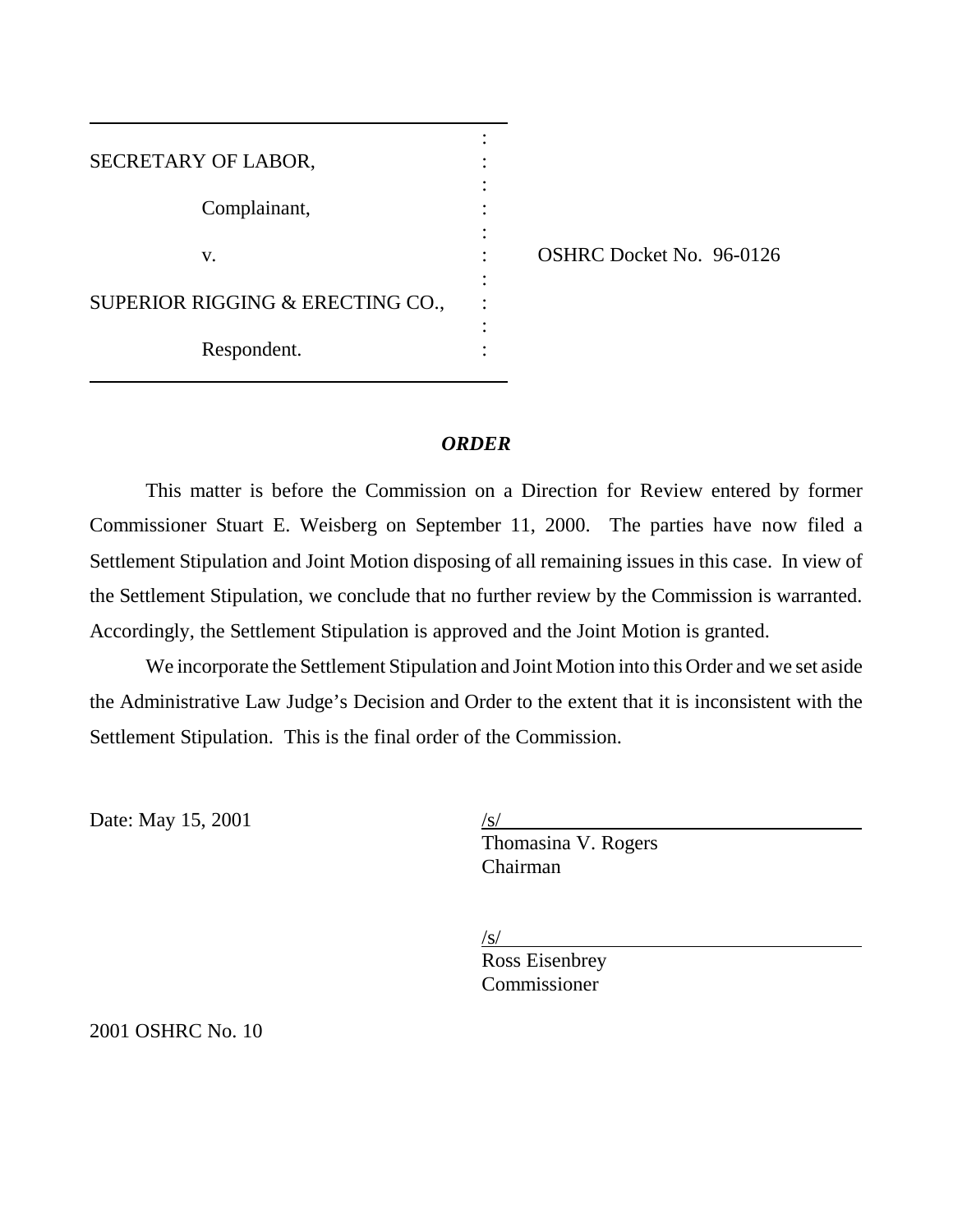## 96-0126

# NOTICE IS GIVEN TO THE FOLLOWING:

Daniel J. Mick, Counsel for Regional Trial Litigation Office of the Solicitor, U.S. DOL Room S4004 200 Constitution Ave., N.W. Washington, DC 20210

Cynthia Welch Brown, Associate Regional Solicitor Kathleen G. Henderson, Attorney Office of the Solicitor, U.S. DOL Chambers Building, Suite 150 Highpoint Office Center 100 Centerview Drive Birmingham, AL 35216

David E. Jones, Esq. Ogletree, Deakins, Nash, Smoak & Stewart 600 Peachtree Street, Suite 2100 Atlanta, GA 30308

Ken S. Welsch Occupational Safety and Health Review Commission 100 Alabama Street, S.W. Building 1924, Room 2R90 Atlanta, GA 30303-3104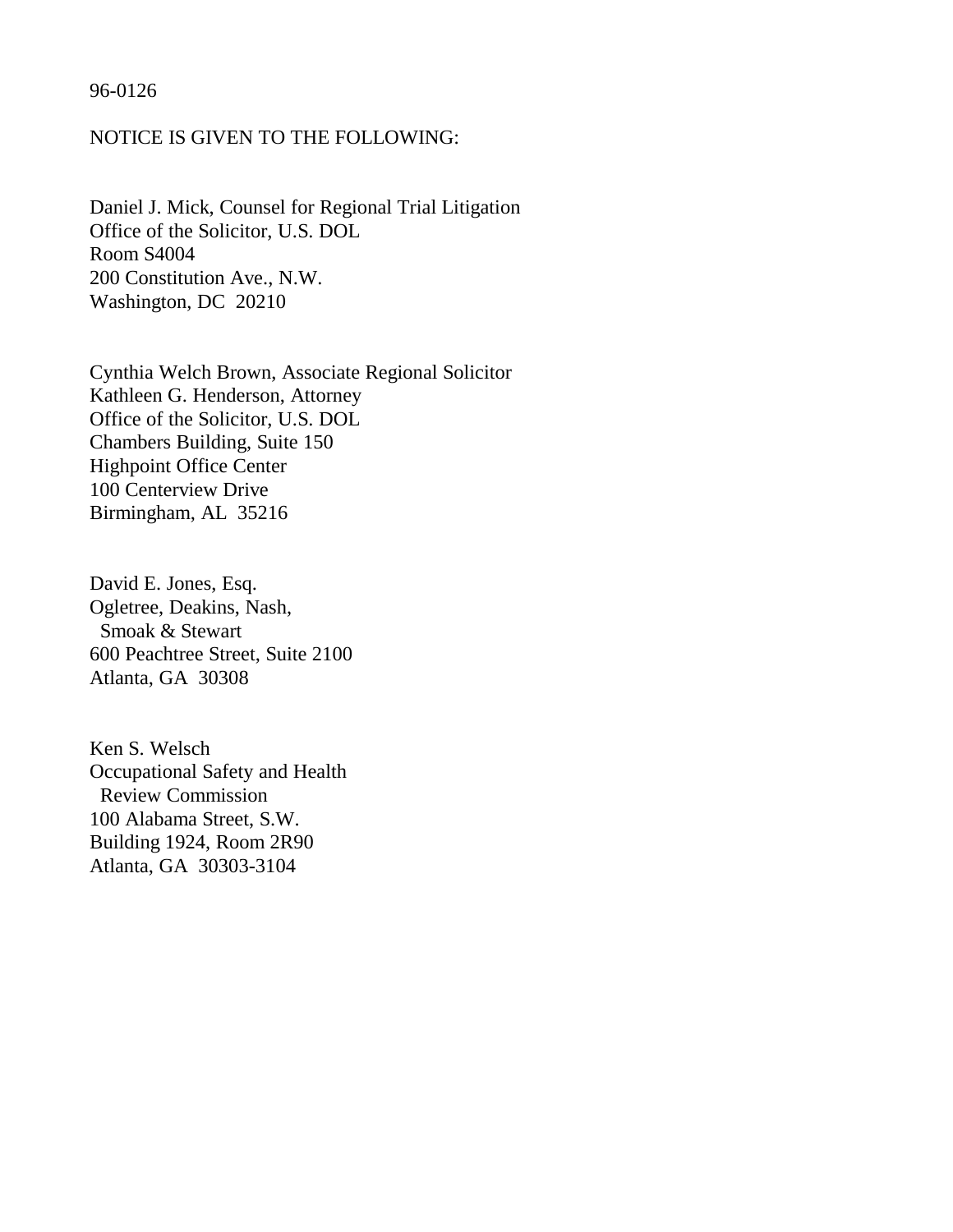## UNITED STATES OF AMERICA OCCUPATIONAL SAFETY AND HEALTH REVIEW COMMISSION

ELAINE L. CHAO, CHAO, CHAO, CHAO, CHAO, CHAO, CHAO, CHAO, CHAO, CHAO, CHAO, CHAO, CHAO, CHAO, CHAO, CHAO, CHAO, CHAO, CHAO, CHAO, CHAO, CHAO, CHAO, CHAO, CHAO, CHAO, CHAO, CHAO, CHAO, CHAO, CHAO, CHAO, CHAO, CHAO, CHAO, CH Secretary of Labor, United States Department of Labor, Complainant,

v.

SUPERIOR RIGGING & ERECTING CO.,

Respondent.

## SETTLEMENT STIPULATION AND JOINT MOTION

COME NOW,the complainant, Elaine L. Chao, Secretary of Labor, United States Department of Labor [hereinafter "the Secretary"] and the respondent, Superior Rigging & Erecting Co., and its successors [hereinafter "the respondent"], collectively referred to hereinafter as "the parties", submit this Settlement Stipulation and Joint Motion pursuant to 29 C.F.R. § 2200.100.

This agreement specifies the terms of settlement for Item No. 3 of Citation No. I and Item No. I of Citation No. 2 of the Citation and Notification of Penalty, issued pursuant to OSHA Inspection No. 106102106 on December 14, 1995 [hereinafter "the Citation and Notification of Penalty"] as amended thereafter, thus disposing of all remaining issues in this case as follows:

1(a). The Secretary, without objection by the respondent, hereby amends Item No. I of Citation No. 2 of the Citation and Notification of Penalty so that the cited standard for the alleged violative conditions is 29 C.F.R. § 1926.451 (a)(4) and so that the alleged alternative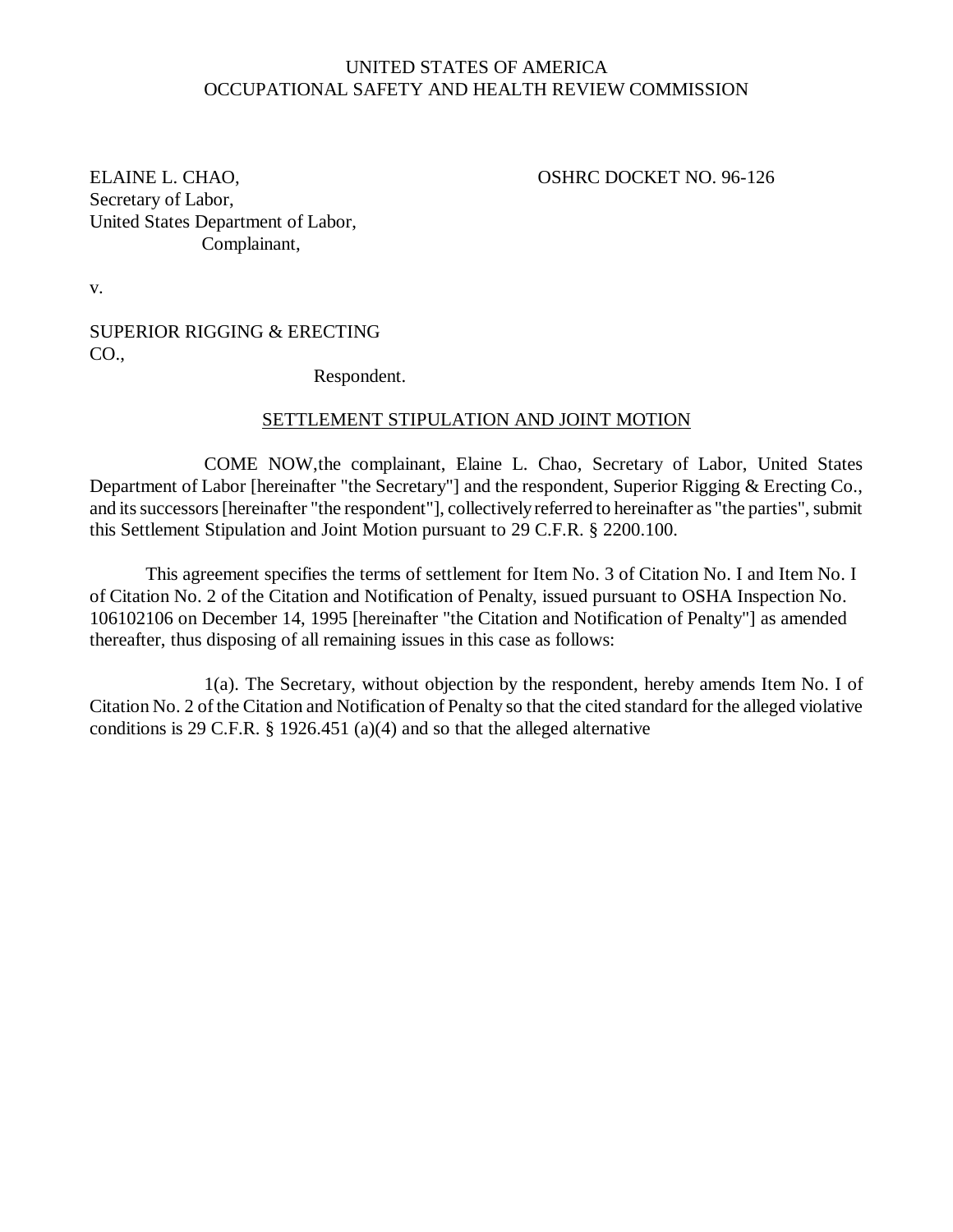violation of 29 C.F.R. § 1926.501 (b) is dismissed.

1 (b). The parties agree that Item Nos. 1,4a, 4b,4c,4d, and 5 of Citation No. 1 of the Citation and Notification of Penalty were vacated pursuant to the decision issued by The Honorable Ken Welsch, Administrative Law Judge, Occupational Safety and Health Review Commission (OSHRC), in this matter on February 16,1998, and that neither party has appealed or will appeal the decision vacating those items.

1(c). The parties agree that Item No. 2 of Citation No. I of the Citation and Notification of Penalty was affirmed pursuant to the decision issued by the OSHRC in this matter on April 5, 2000, and that neither party has appealed or will appeal the decision affirming that item.

l(d). The Secretary, without objection by the respondent, hereby amends the Citation and Notification of Penalty so that the proposed penalties are as follows:

| Citation No.   | Item No.         | <b>Penalty Amount</b> |
|----------------|------------------|-----------------------|
| $\mathbf{1}$   | $\mathbf{1}$     | Vacated               |
| $\mathbf{1}$   | $\overline{2}$   | \$7,000.00            |
| 1              | 3                | \$5,600.00            |
| 1              | 4a, b, c, $\&$ d | Vacated               |
| 1              | 5                | Vacated               |
| $\overline{2}$ | 1                | \$56,000.00           |
| Total          |                  | \$68,600.00           |

2. Respondent hereby withdraws its Notice of Contest to Item No. 3 of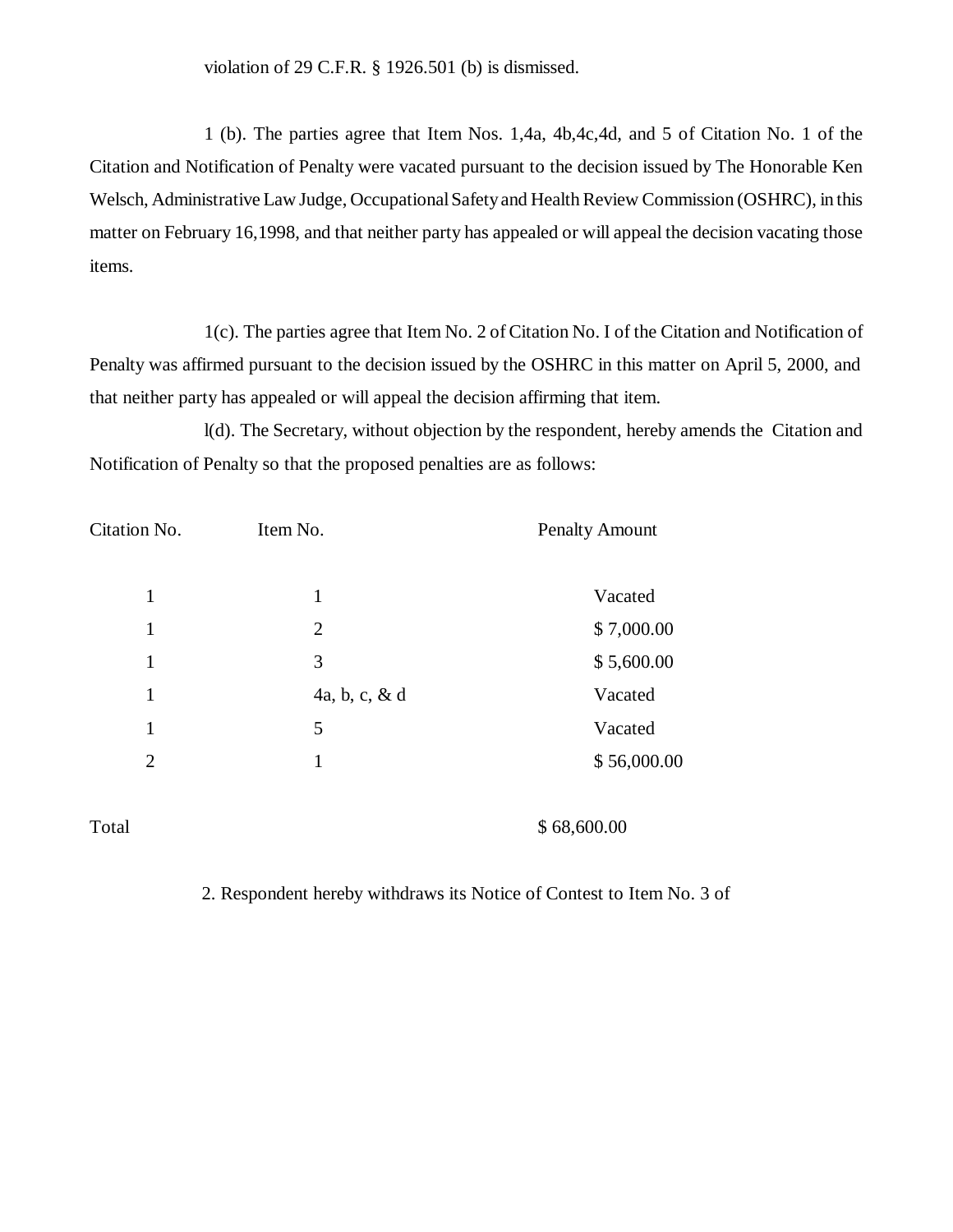Citation No. 1 and to Item No. 1 of Citation No. 2 of the Citation and Notification of Penalty, as amended by this Settlement Stipulation and Joint Motion. Respondent states that this withdrawal was not induced by a promise of any other party hereto except as may appear herein.

3. For all purposes other than actions arising directly under the Occupational Safety and Health Act of 1970 (the "Act"), respondent denies any violation of the Act.

4. Respondent represents that it will make payment of the penalty in the amount of \$ 68,600.00 by certified or cashier's check or money order made out to "U.S. Department of Labor - OSHA" and that it will deliver such payment to the following address no later than May 31, 2001:

> Lana Graves, Area Director OSHA 3737 Government Boulevard, Suite 100 Mobile, Alabama 36693

5. Affected employees herein are represented by the Ironworkers Local 387, 109 Selig Drive, S.W., Atlanta, Georgia 30336.

6. Each party hereby agrees to bear its own fees (including attorney fees) and other expenses incurred by such party in connection with any stage of this proceeding including, but not limited to, attorney's fees which may be available under the Equal Access to Justice Act, as amended.

7. Respondent certifies that on  $4/27$ ,  $2001$ , notice of the foregoing has been or will be given to employees by posting a true copy (as executed by Respondent) of this Settlement Stipulation and Joint Motion, in accordance with Commission's

3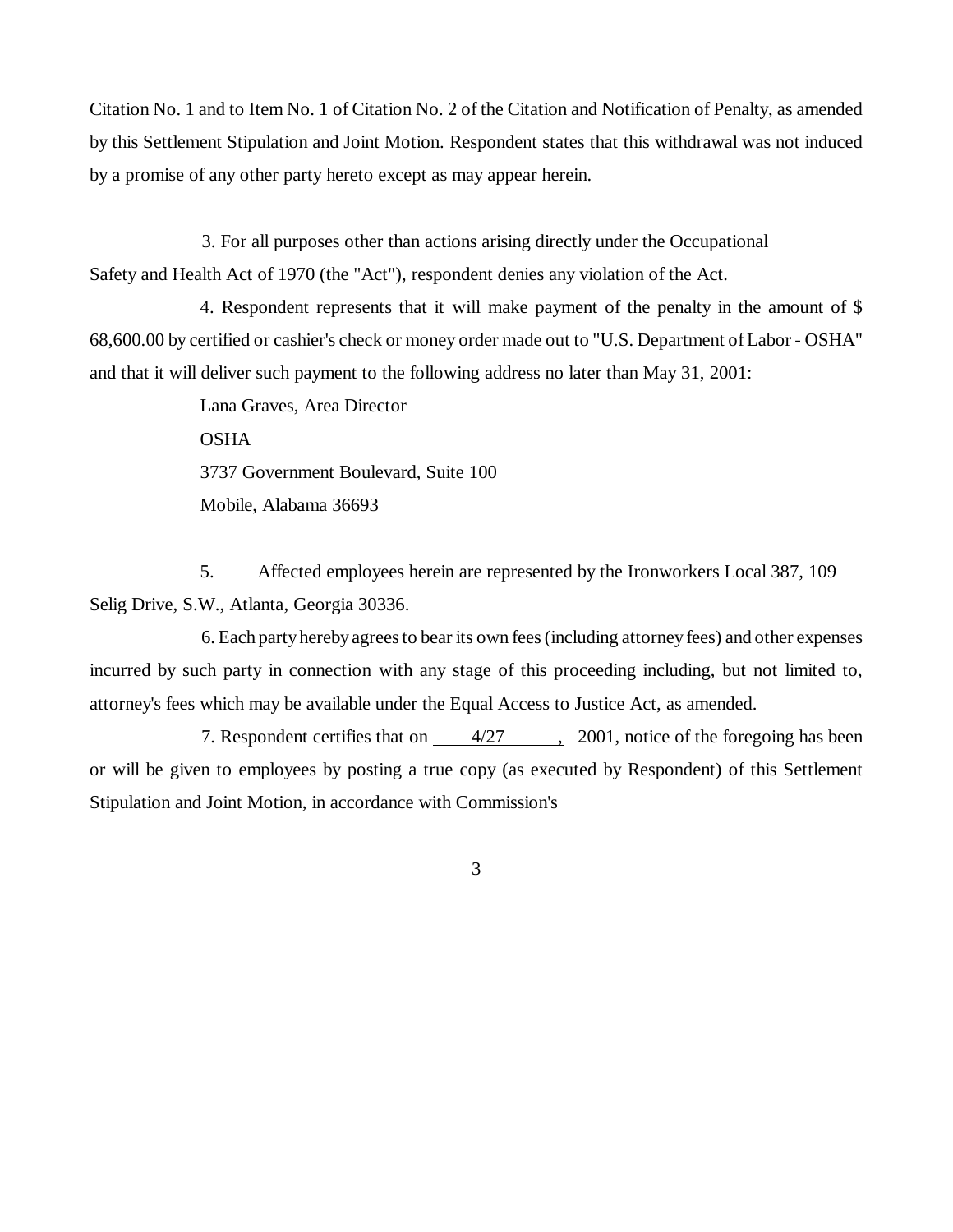Rule  $7(g)$  [29 C.F.R. 2200.7(g)], and by mailing an additional such copy to the above named union.

ACCORDINGLY, the parties agree that the Occupational Safety and Health Review Commission may issue an order appropriate for final disposition of this matter as aforesaid.

For the Respondent: For the Secretary: SUPERIOR RIGGING & ERECTING CO., JUDITH KRAMER and its successors Acting Solicitor of Labor

JAYLYNN K. FORTNEY Regional Solicitor CYNTHIA WELCH BROWN Associate Regional Solicitor

By: <u>/s/</u> By: /s/ David E. Jones Kathleen G. Henderson Attorney **Attorney** Ogletree, Deakins, Nash, Smoak, Attorneys for the Secretary of Labor, & Stewart, P.C. United States Department of Labor. Dated: April 27, 2001. Dated: May 4, 2001.

OSHA Inspection No. 106102106 SOL Case No. 0000222

KATHLEEN G. HENDERSON

Attorney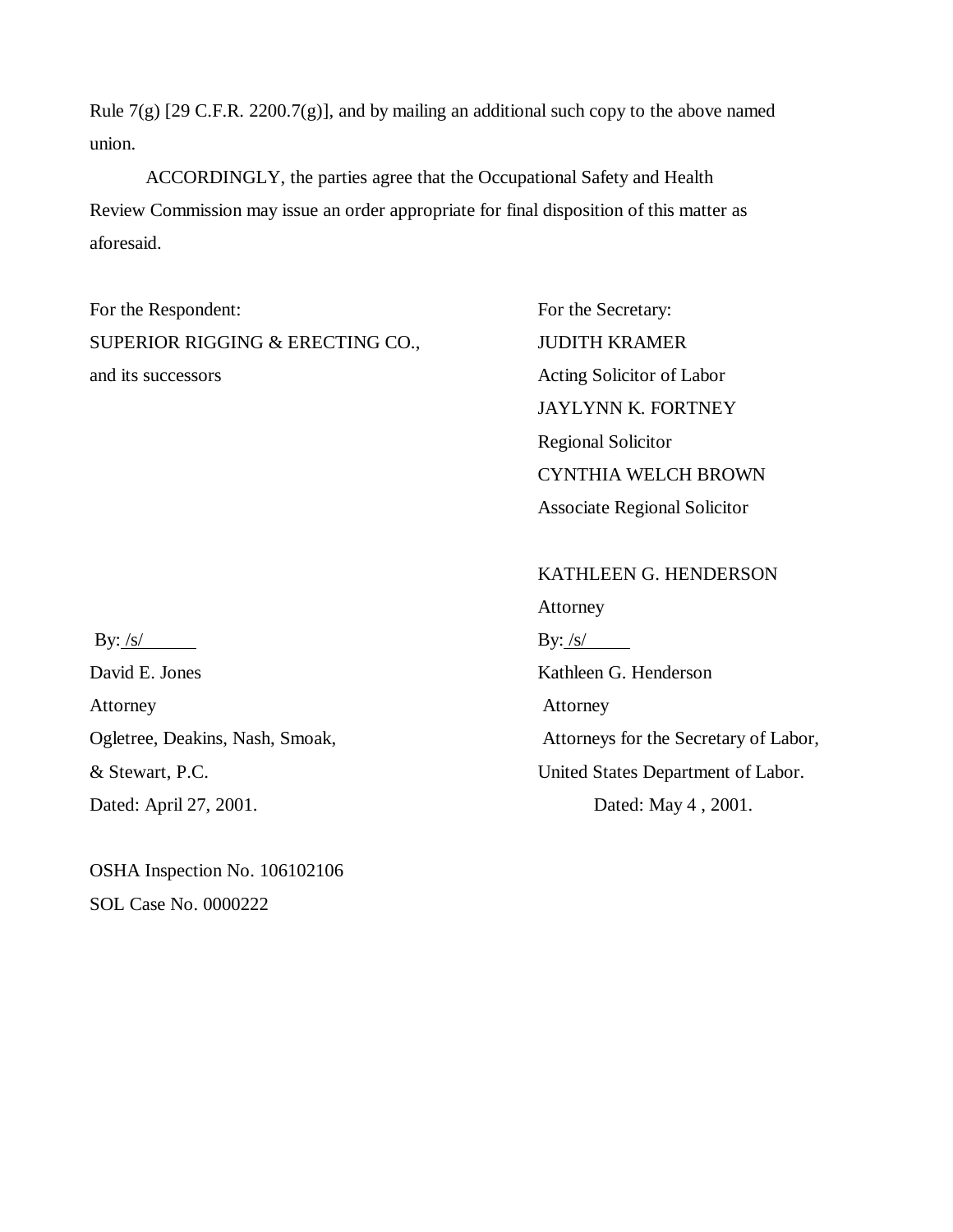# CERTIFICATE OF SERVICE

I certify that the foregoing "Settlement Stipulation And Joint Motion" was served on this 4th day of May, 200 l, by mailing a true copy thereof, by postage prepaid first class mail addressed as follows:

> David E. Jones, Esquire Ogletree, Deakins, Nash, Smoak & Stewart 600 Peachtree Street, Suite 2100 Atlanta, Georgia 30308

> > $/s/$ Kathleen G. Henderson Attorney

SOL Case No. 0000222 OSHA Inspection No. 106102106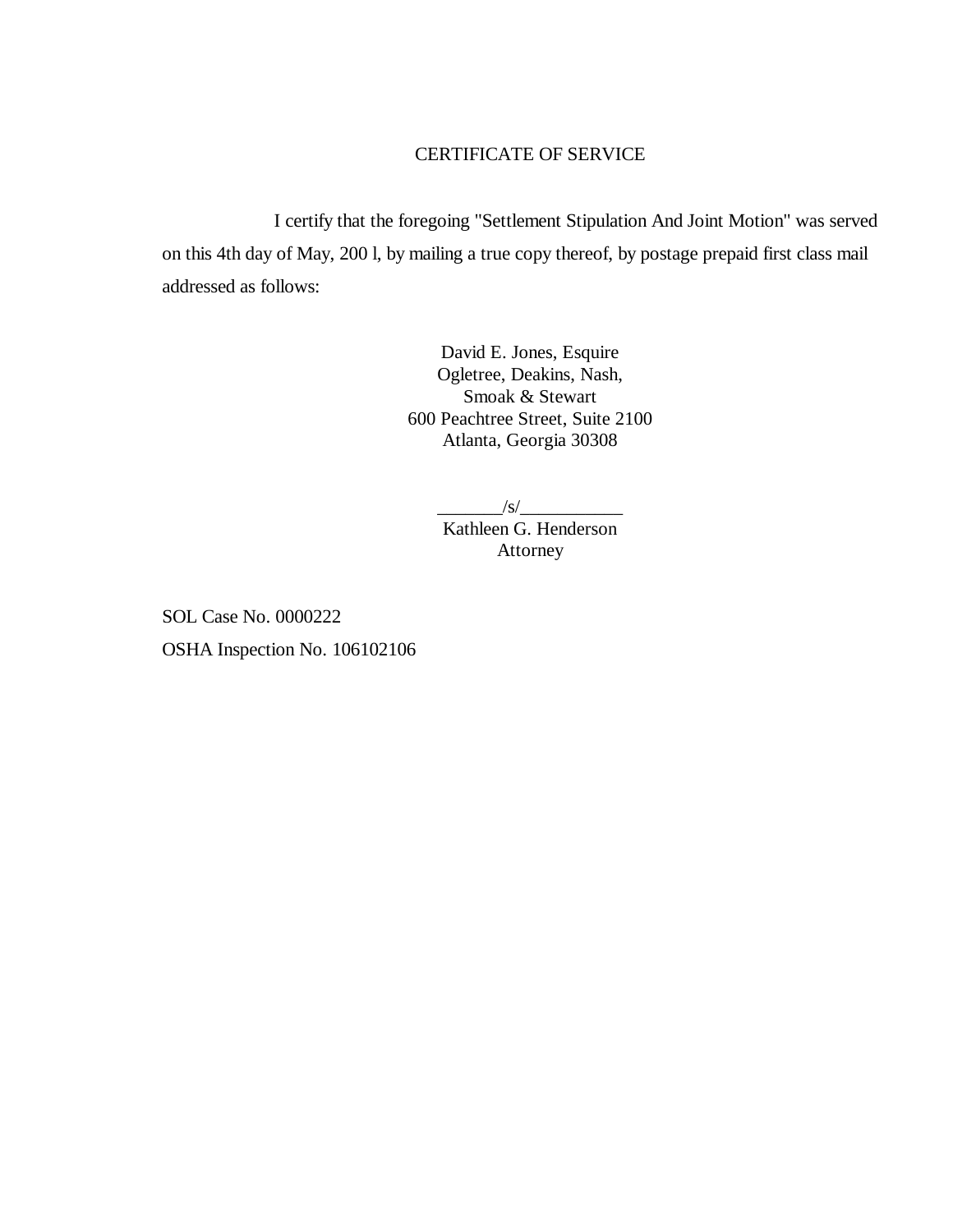Secretary of Labor, Complainant, v.

Superior Rigging & Erecting Co., Respondent.

#### OSHRC Docket No. **96-0126**

Briefs on Remand filed by:

P.C.

Kathleen G. Henderson, Esq. David E. Jones, Esq.

U. S. Department of Labor Atlanta, Georgia Birmingham, Alabama For Respondent For Complainant

Office of the Solicitor **Ogletree**, Deakins, Nash, Smoak & Stewart,

Before: Administrative Law Judge Ken S. Welsch

## **DECISION ON REMAND**

On April 5, 2000, the Review Commission remanded the captioned case for further proceedings. The Commission directed reconsideration of item 1 of citation no. 2, which had been affirmed as a repeated violation of  $\S 1926.451(a)(4)$  in the judge's decision. Section 1926.451(a)(4) requires the installation of guardrails on scaffolds more than 10 feet above the ground or floor. The Commission gave further alternative directions, dependent upon the outcome of the reconsideration.

 The parties filed briefs on remand. Having reconsidered item 1 of citation no. 2, the court finds again, for the reasons set out below, that Superior Rigging & Erecting Co. (Superior) committed a repeated violation of 29 C.F.R. § 1926.451(a)(4) by failing to install guardrails on a scaffold it had erected in an elevator shaft.

The judge's initial decision had also affirmed a violation of item 3 of citation no. 1, which alleged a violation of 29 C.F.R. § 1926.502(d)(23). That standard prohibits tying off a personal fall arrest system (PFAS) to a guardrail system. The Commission directed that this item be vacated if item 1 of citation no. 2 was reaffirmed. Because item 1 of citation no. 2 is affirmed, item 3 of citation no. 1 is vacated at the direction of the Commission.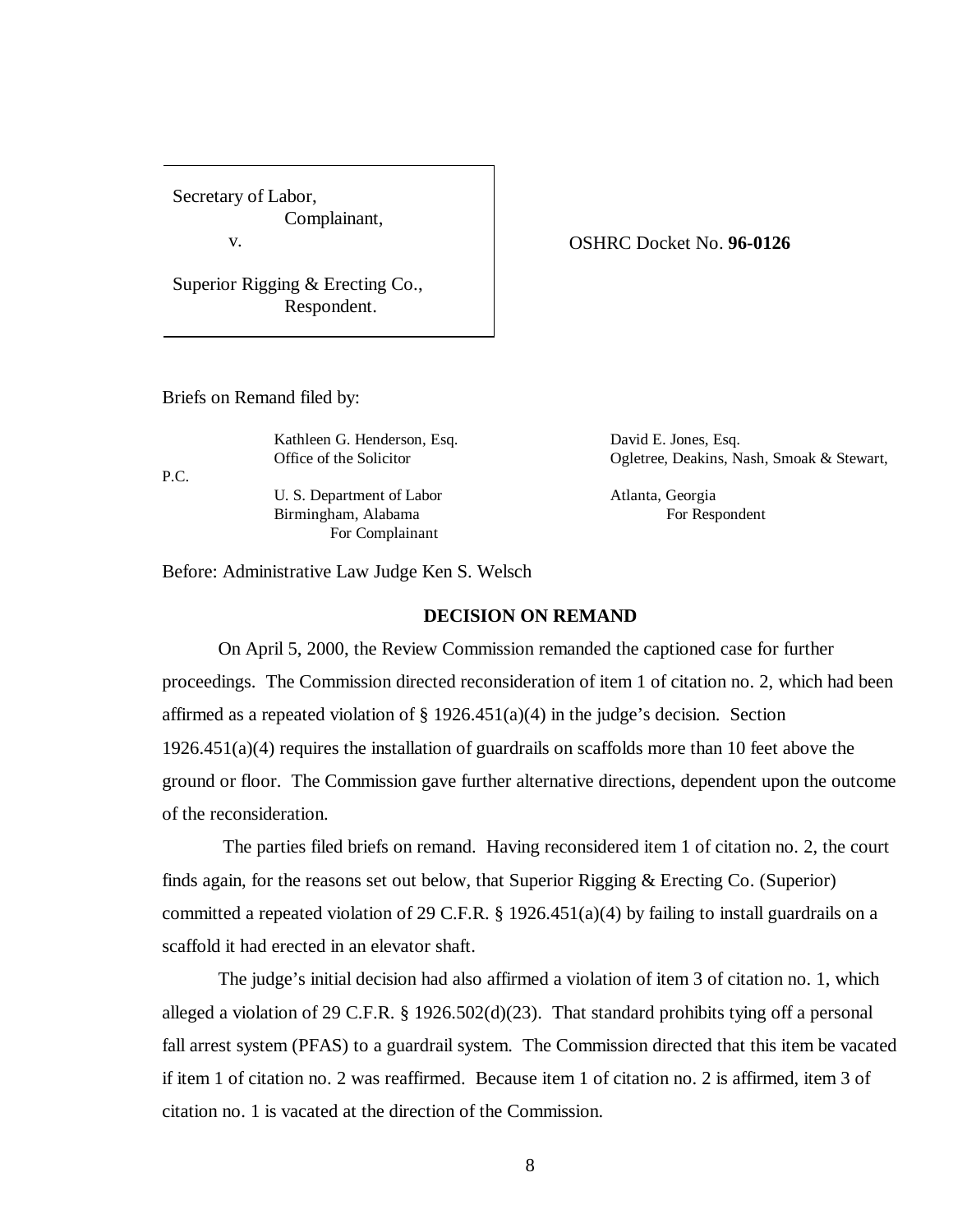#### **Item 1 of Citation No. 2**

This item involves a platform erected inside the elevator shaft of a 24-story office building in Montgomery, Alabama. Superior Rigging & Erecting Co. (Superior) was in the process of installing elevator sill angles at the shaft openings. Some of the employees installed the sill angles by lying on their stomachs on the floor of the building and reaching over into the elevator shaft while welding. Several of the employees were not tall enough to do this comfortably. To enable these employees to weld the bottom of the sill angles, Superior installed a plywood platform inside the elevator shaft and set a ladder on it from which the employees could work. Superior constructed the platform by laying two 4x4s across two I-beams in the elevator shaft, and then setting a 4x8 sheet of plywood across the 4x4s.

The Secretary alleged initially that Superior failed to provide fall protection for employees working from the platform in violation of § 29 C.F.R. 1926.501(b)(1), which provides:

> Each employee on a walking/working surface (horizontal and vertical surface) with an unprotected side or edge which is 6 feet (1.8m) or more above a lower level shall be protected from falling by the use of guardrail systems, or personal fall arrest systems.

At the hearing, the Secretary moved to amend this item to allege in the alternative a repeated violation of 29 C.F.R. § 1926.451(a)(4), which at the time of the inspection provided:

> Guardrails and toeboards shall be installed on all open sides and ends of platforms more than 10 feet above the ground or floor[.] . . . Scaffolds 4 feet to 10 feet in heights, having a minimum horizontal dimension in either direction of less than 45 inches shall have standard guardrails installed on all open sides and ends of the platforms.

The Secretary's motion to amend was granted over Superior's objection. The record was left open to take additional witnesses at the conclusion of the hearing to allow Superior to adduce rebuttal evidence. Superior chose not to do so. Section  $1926.451(a)(4)$  was found to be the applicable standard over § 1926.501(b). The judge's decision found Superior to be in repeated violation of the standard.

On review, the Commission found "no *procedural* reason to deny an amendment of the charge to allege that the platform was a scaffold requiring guardrails" (Commission Decision, p. 15, emphasis in original). Despite this finding, the Commission remanded the case "for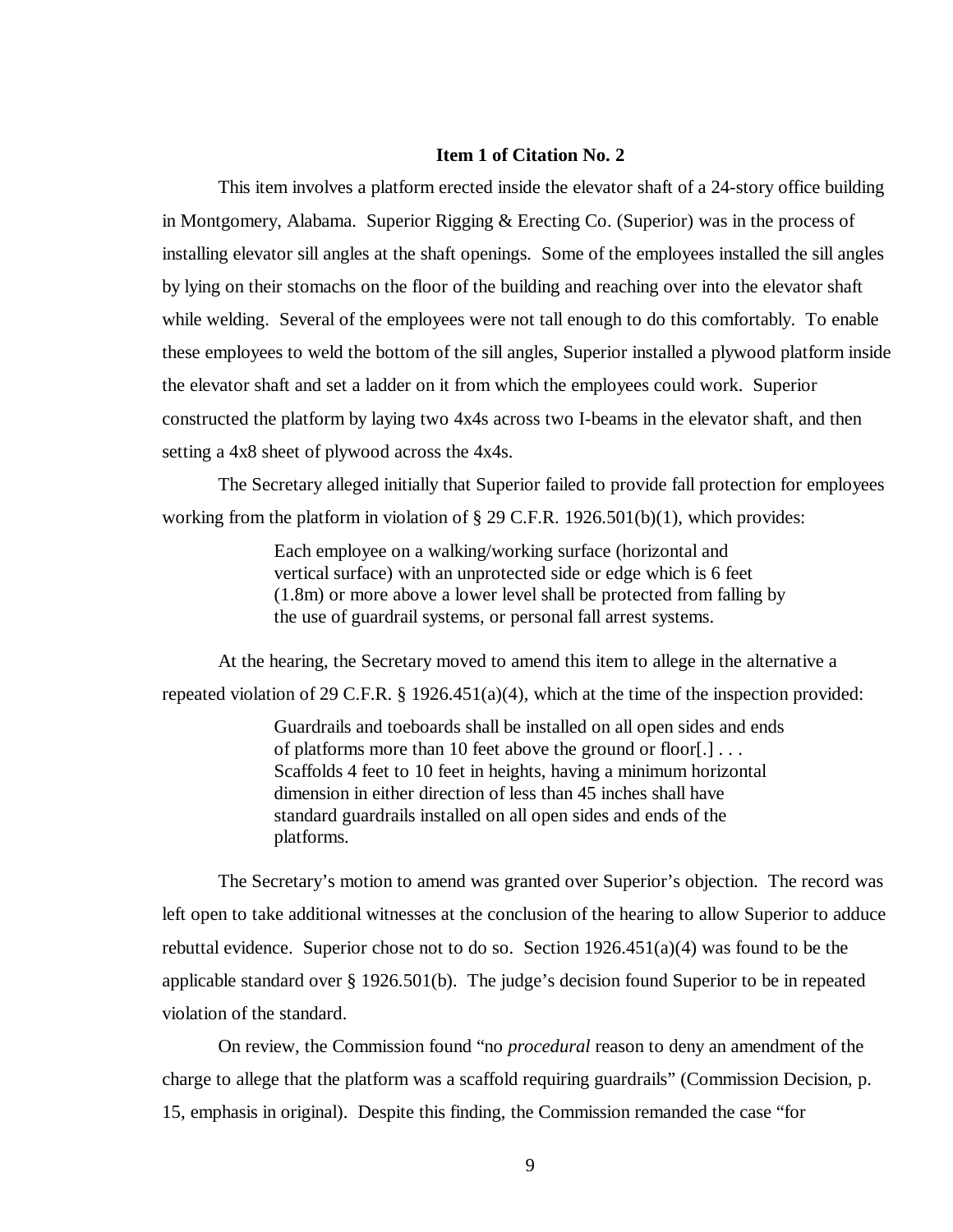reconsideration [of] that portion of the judge's decision finding that Superior committed a repeated violation by failing to comply with section  $1926.451(a)(4)$ " (Commission Decision, p. 17).

Reconsideration of the finding that Superior violated  $\S 1926.451(a)(4)$  results in the same conclusion: Section 1926.451(a)(4), and not § 1926.501(b)(1), is the applicable standard and Superior violated it. Section  $1926.452(b)(27)$  defines "scaffold" and § 1926.500(b) defines "walking/working surface." As the original decision sets out, Superior's platform met the definition of a scaffold and not of a walking/working surface.

The only new grounds for reconsideration asserted by Superior is that OSHA would not have cited it for violating § 1926.451(a)(4) if the inspection had occurred after August 30, 1996. OSHA issued its final rule on Subpart L--Scaffolds on August 30, 1996. 61 Fed. Reg. 46,026 (1996). Section 1926.451(a)(4) no longer exists as it was cited in the case against Superior. Superior argues in its brief on remand that § 1926.501(b) should be the applicable standard because § 1926.451(a)(4) has been superseded. This argument is rejected. This court's concern is with the standards that were in effect at the time of the alleged violation. The fact that a subsequently enacted standard altered the requirements for scaffolds does not relieve an employer of its obligation to comply with the currently operative standard.

The original finding of a repeated violation also stands. At the time of the violation in the present case, there was a Commission final order against Superior for a violation of  $§$  1926.451(e)(10). That violation presented the hazard of falling off a scaffold, which is the same hazard presented in the instant case. The penalty determination for this item remains the same as stated in the original decision.

#### **Reconsideration of Item 3 of Citation No. 1**

In its Decision and Remand, the Commission notes that the court's decision did not make findings as to whether the anchorage used to tie off the PFAS was "capable of supporting at least 5,000 pounds . . . per employee attached" as required by § 1926.502(d)(15). The court now makes such findings.

Huber, Hunt  $\&$  Nichols, the general contractor at the site, had installed a horizontal perimeter cable. The perimeter cable served two purposes: it acted as a guardrail for employees working at the elevator shaft opening on the floor where the cable was installed, and it was an

10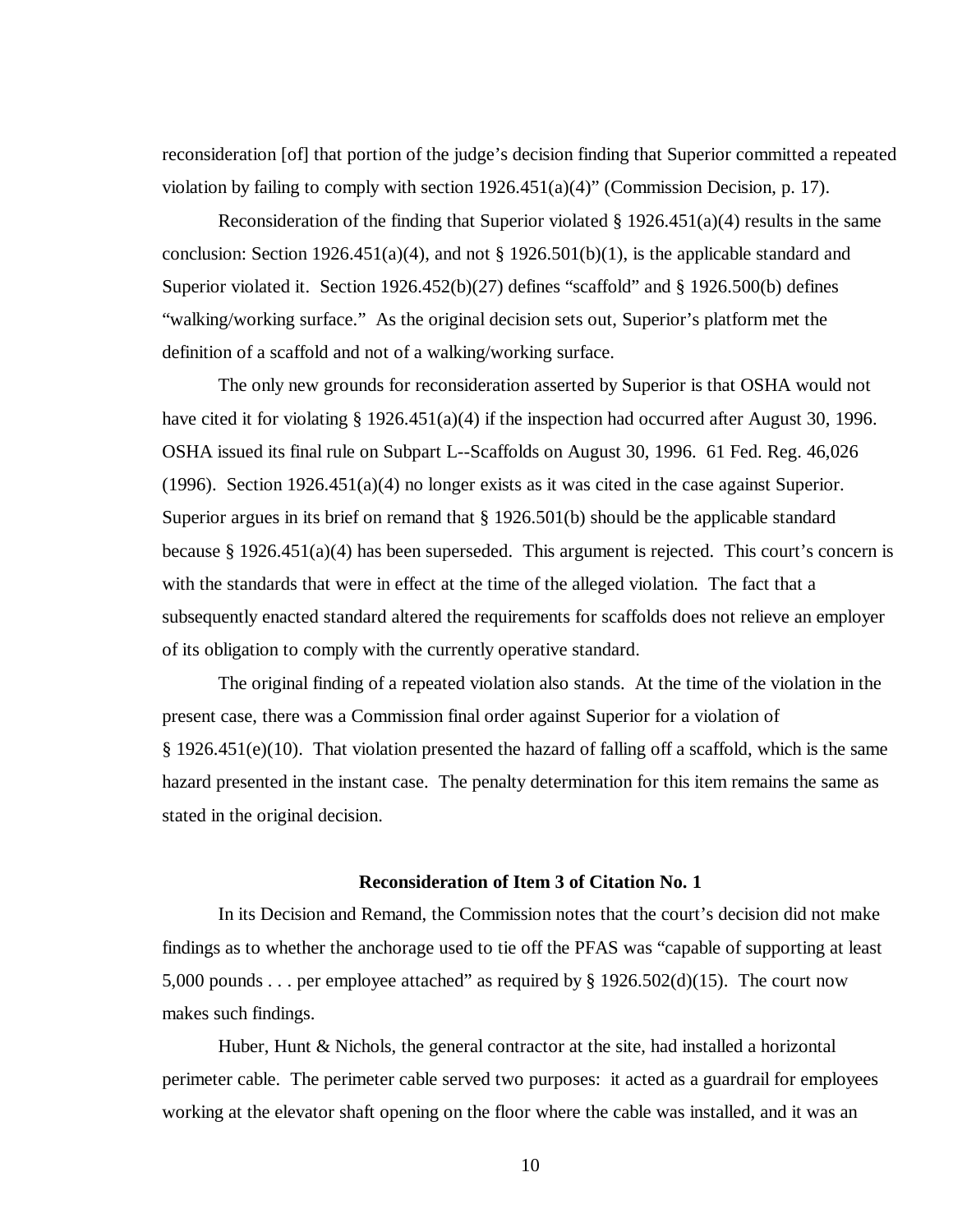anchorage to which employees working below could tie off. The Secretary cited Superior for violating § 1926.502(d)(23) because employees were tying their PFASs to the cable guardrail system. Superior argued that the cable guardrail came under an exception to the cited standard, which was specified in  $\S 1926.502(d)(15)$ . The judge's decision held that Superior failed to establish that the cable guardrail fit within the exception to § 1926.502(d)(23) and found Superior in violation of that standard.

Section 1926.502(d)(23) prohibits attaching a personal fall arrest system (PFAS) to a guardrail system "except as specified in other subparts of this part." Exceptions to the standard allow the attachment of a PFAS to a guardrail system under certain conditions. Section 1926.502(d)(15) provides:

> Anchorages used for attachment of personal fall arrest equipment shall be independent of any anchorage being used to support or suspend platforms and capable of supporting at least 5,000 pounds (22.2kN) per employee attached, or shall be designed, installed, and used as follows: (i) as part of a complete fall arrest system which maintains a safety factor of at least two; and (ii) under the supervision of a qualified person.

Section 1926.500(b) defines "anchorage" as "a secure point of attachment for lifelines, lanyards or deceleration devices." The note to § 1926.502(d)(16) listing performance criteria for fall arrest systems specifies that if a fall arrest system meets the criteria set forth in Appendix C to subpart M, and the employee using the system has a combined body and tool weight of less than 310 pounds, then the fall arrest system will be considered to be in compliance with § 1926.502(d)(16).

Appendix C at  $\S$  II(h)(ii) provides that (emphasis added):

there will be [at times] a need to devise an anchor point from existing structures. Examples of what might be appropriate anchor points are . . . *guardrails* or railings if they have been designed for use as an anchor point.

The Commission found that the judge erroneously considered only the second part of the disjunctive § 1926.502(d)(15), requiring the design and installation of the guardrail system to be supervised by a qualified person, and failed to consider the first part requiring the supportive capability of the anchorages to be at least 5,000 pounds. The amount of force the anchorage could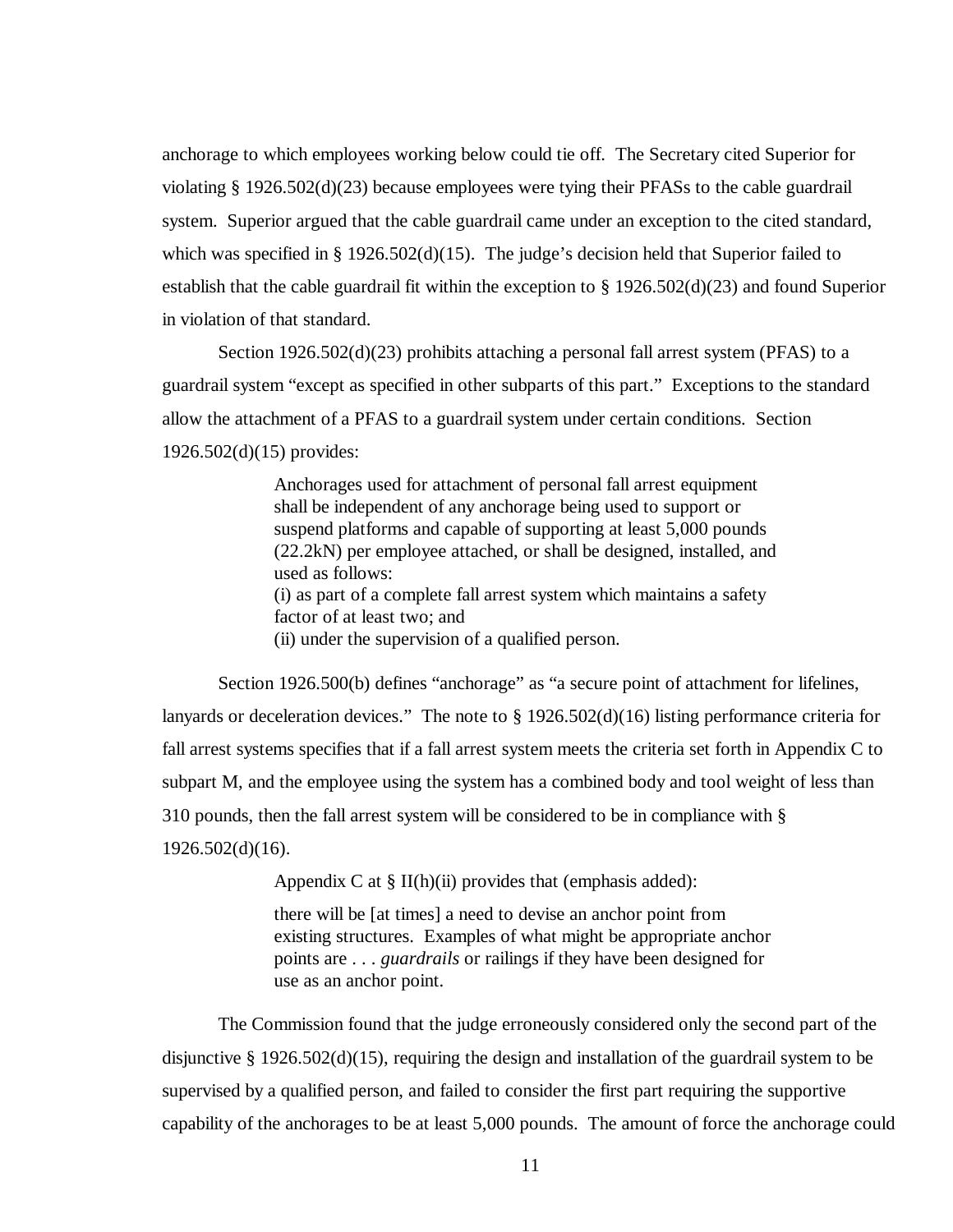withstand will now be considered.

Superior argues that its method of allowing employees to attach their PFASs to the guardrail system fits within the exception to  $\S$  1926.502(d)(23) by complying with  $\S$ 1926.502(d)(15). "A party seeking the benefit of an exception to a legal requirement has the burden of proof to show that it qualifies for that exception." *C. J. Hughes Construction, Inc.,* 17 BNA OSHC 1753, 1756 (No. 93-3177, 1996). Superior acknowledges that it has the burden of proving that its method of fall protection met the requirements of the exception to § 1926.502(d)(23) (Superior's brief on remand, p. 3).

Superior must establish that the guardrail system (the anchorage or secure point of attachment) was capable of supporting at least 5,000 pounds per employee attached. The parties agree that the guardrail system consisted of five separate components: the eye bolts, the anchors, the turnbuckles, the wire rope clips, and the wire cable. The parties agree that Superior must show that each component was capable of supporting at least 5,000 pounds per employee attached. If Superior fails to show that any one of the components could withstand that force, Superior will fail to establish compliance with § 1926.502.<sup>1</sup>

<sup>&</sup>lt;sup>1</sup> Superior mentions in its brief on remand that management personnel from Huber, Hunt & Nichols told Superior's management personnel that the cable guardrail was an acceptable fall arrest anchorage under OSHA's regulations. Herschel Lynch, Superior's general foreman and superintendent, testified that he did not attempt to confirm this information because, "It's not my obligation to do the test" (Tr. 611).

As discussed in the judge's original decision, the installation (but not the design) of the guardrail system was supervised by a carpenter foreman who was not a qualified person within the meaning of § 1926.502. Under these circumstances it was not reasonable for Superior to rely upon representations made by another employer that the guardrail system was an acceptable anchorage for PFASs. Superior asked for no documentation supporting the claim that the system could withstand 5,000 pounds per employee. Superior did not inquire as to the qualifications of the people who designed and installed the system.

Superior cannot evade the obligations of the construction standards by accepting at face value a casual assurance that a system that its employees will be using is safe. Superior had a duty to take further steps to confirm that the system complied with the requirements of § 1926.502.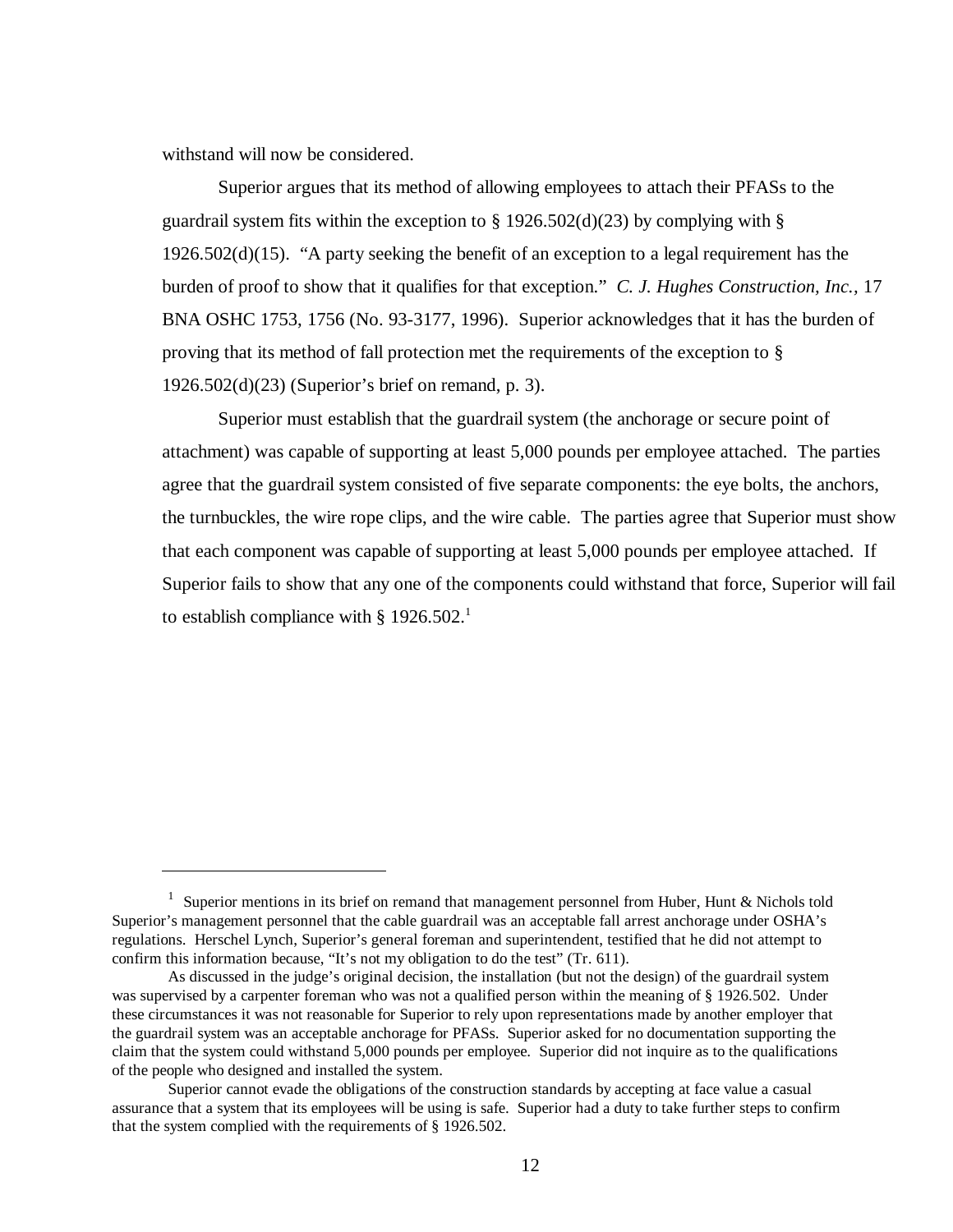#### (1) The eye bolts

Doug Underwood was the field superintendent of Huber, Hunt & Nichols. He purchased various components of the guardrail system, but did not oversee its design or installation (Tr. 1405, 1420). Underwood testified that he purchased some eye bolts, also known as hoist eyes, for the guardrail system. One end of the wire cable is passed through an eye bolt and then clamped with a cable clamp (Tr. 1429). Superior contends that Exhibit R-26 contains the specifications for the eye bolts used. Exhibit R-26 consists of two pages of specifications for eye bolts manufactured by Chicago Machinery and one page of specifications for eye bolts manufactured by Forged M Machinery. Underwood did not identify which manufacturer's eye bolts were used in the guardrail system.

Carpenter foreman Mannus "Doc" Foster also ordered component parts of the guardrail system. Foster stated that he used ½-inch eye bolts from Ram Tool (Tr. 1477, 1482, 1507). Foster actually supervised the installation of the cable system and was in a better position to know the size and make of the eye bolts. Superior adduced no evidence of the specifications for eye bolts manufactured by Ram Tool.

Superior asserts in its brief on remand, with no citation to the testimony, that the guardrail system used two ½-inch Chicago Machinery eye bolts each with a maximum load limit of 2,600 pounds. The specifications for the Chicago Machinery eye bolts (which Superior has failed to show were the eye bolts used) give two different maximum loads for  $\frac{1}{2}$ -inch eye bolts. One maximum load limit is given as 2,600 pounds and the other is given as 2,200 pounds. Superior contends that using two eye bolts, each with a maximum load limit of 2,600 pounds, to support a single cable resulted in a maximum load limit for the eye bolts of 5,200 pounds per employee attached. Superior has adduced no evidence supporting its contention that using two eye bolts to support a single cable would double the maximum load capacity of the eye bolts.

Furthermore, Superior has failed to establish that only one employee attached his PFAS to the guardrail system at a time. The day of the accident, Superior employees Freddie Payne and Leonard Whitlow were working together installing sill angles on the 15th and 16th floors (Tr. 697, 936-938). Superior had no work rule prohibiting more than one employee from attaching his PFAS to the guardrail system at a time. If more than one employee was attached at a time, the guardrail system would have to be capable of supporting an additional 5,000 pounds per employee.

13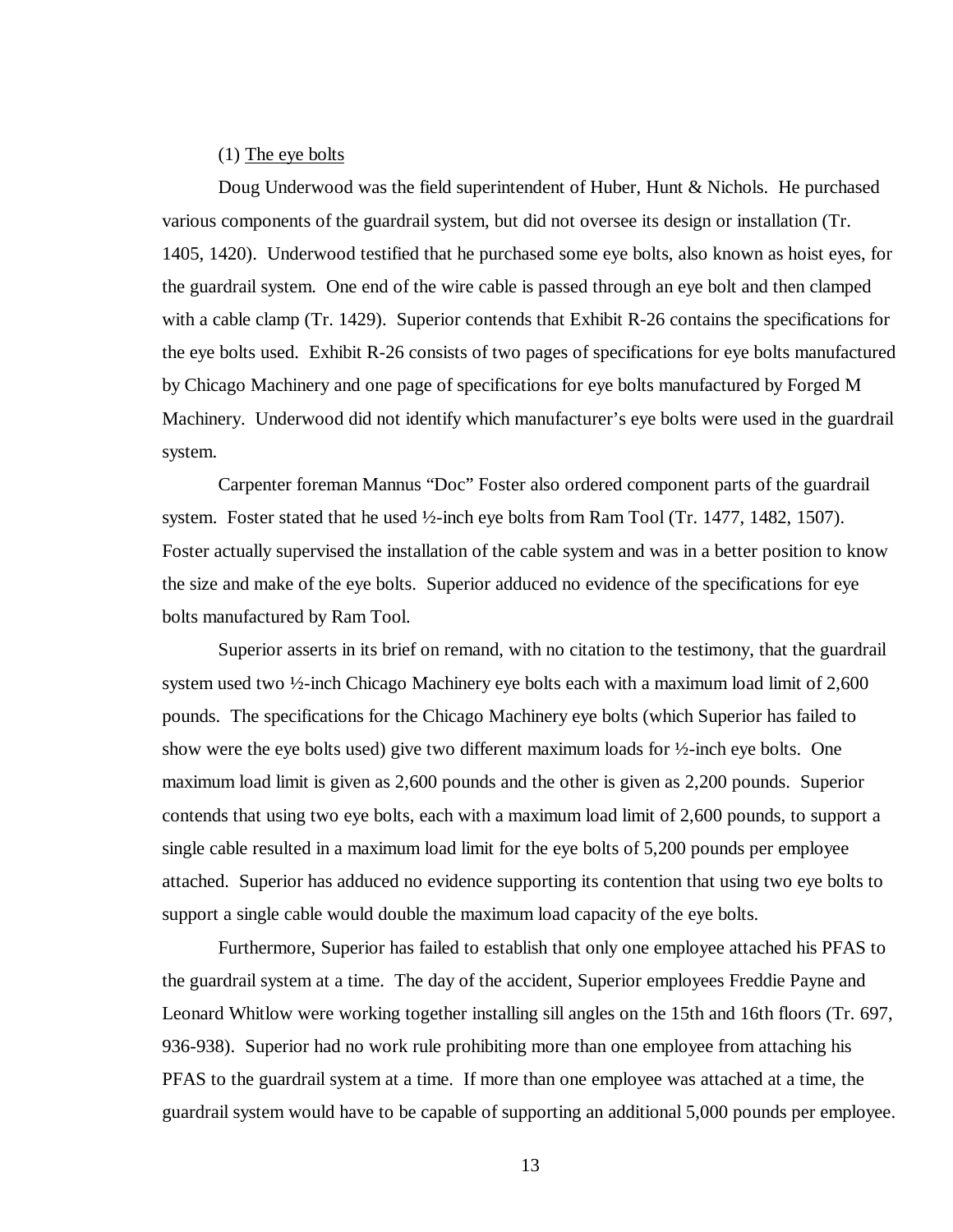Superior has failed to establish that the eye bolts used in the guardrail system were capable of supporting at least 5,000 pounds per employee attached. The most credible evidence shows that it is more likely than not that the guardrail system used eye bolts manufactured by Ram Tool, for which Superior adduced no specifications. Without specifications for the eye bolts actually used, Superior cannot establish that the eye bolts could support at least 5,000 pounds.

#### (2) The Turnbuckles and Wire Rope Clips

Superior also failed to establish that the turnbuckles and wire rope clips were capable of supporting at least 5,000 pounds. Exhibit R-27 is a copy of the manufacturer's specifications for the turnbuckles used in the guardrail system. Although Superior claims that ½-inch by 6-inch turnbuckles were used, the record does not identify the size of the turnbuckles (Tr. 1439). Exhibit R-25 contains two sets of specifications for wire rope clips made by two different manufacturers, Fist Grip Clips and Chicago. Although Superior claims in its brief on remand that "Underwood testified that HH&N used Chicago brand wire rope clips made of drop forged steel" (p. 7), the record does not support this identification (Tr. 1427-1428):

Q.: Do you recall whether or not the wire rope clips that were used were drop forge steel or malleable iron wire rope clips?

Underwood: I do not specifically know, but I believe that Steve marked that for us to be the product that he sent to us, the drop forge steel.

Q.: And, again, at the time that Huber, Hunt and Nichols was considering the components of the safety cable system, did you refer to catalogs that you had on various wire rope clips?

Underwood: Yes, we did.

Q.: And, did you have discussions with Ram Tool and representatives of Ram Tool regarding the application of wire rope clips in that safety cable system?

Underwood: Yes, we did.

Q.: And, do the two specification sheets for wire rope clips represent wire rope clips that were used in the installation of the safety cables at the RSA Tower?

Underwood: Yes, I believe they are.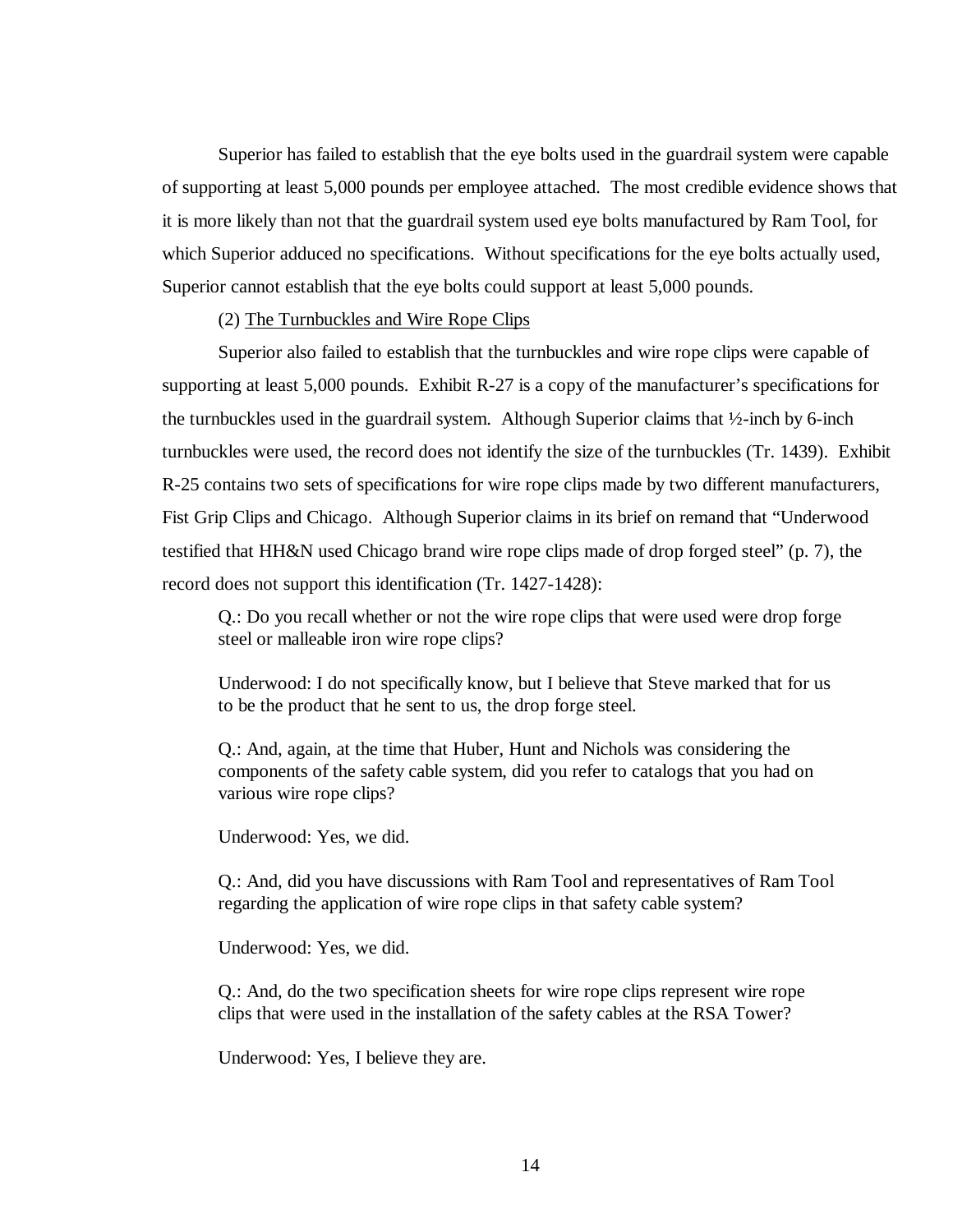The specification sheets contained in Exhibit R-25 do not provide any information as to the supportive weight capability of the clips.

Superior conducted a test of a guardrail system whose components Superior claims had equivalent specifications as those used in the RSA Tower guardrail system. Superior hired Law Engineering to analyze and provide a written report on a load test of the system's support capacity (Exh. R-31; Tr. 1607). The results of this test are given no weight. The size of the wire rope clips and the distance between the columns into which the guardrail system was set differed from those of the RSA Tower guardrail system (Tr. 1618, 1624-1625).

Superior has failed to establish that the guardrail system was capable of supporting at least 5,000 pounds per employee attached.

### **Item 3 of Citation No. 1: The Commission's Remand Order**

The Commission's remand order states: "If the judge determines that Superior's employees should have been protected by guardrails [under § 1926.451(a)(4)], then we direct that item 3 of citation no. 1 be vacated" (Commission Decision, p. 17).

The Commission conflates the issue of employees tied off to the cable guardrail and working on the floor at the edge of elevator shaft with the issue of employees working from the unguarded platform. The Commission states that the judge's finding that Superior was required to install guardrails on the platform in the elevator shaft (Commission Decision, p. 15, emphasis added):

create[s] an inconsistency with item 3 of the serious citation, in which the parties have litigated issues concerning the use of personal fall arrest equipment. If it is the Secretary's position--as item 3 of the serious citation indicates--that the *employees on the scaffold platform* would have adequate fall protection if the PFAS had been rigged, secured, and tested in the manner required by section 1926.502(d), then to require the installation of guardrails as an additional means of fall protection would be contrary to the terms of section 1926.501(b)(1), which clearly provides that guardrails and a PFAS are alternative and equivalent means of fall protection.

This court respectfully suggests that the Commission's understanding of the Secretary's position as stated in the above-quoted section is contrary to the record, the judge's decision, and the arguments of both the Secretary and Superior.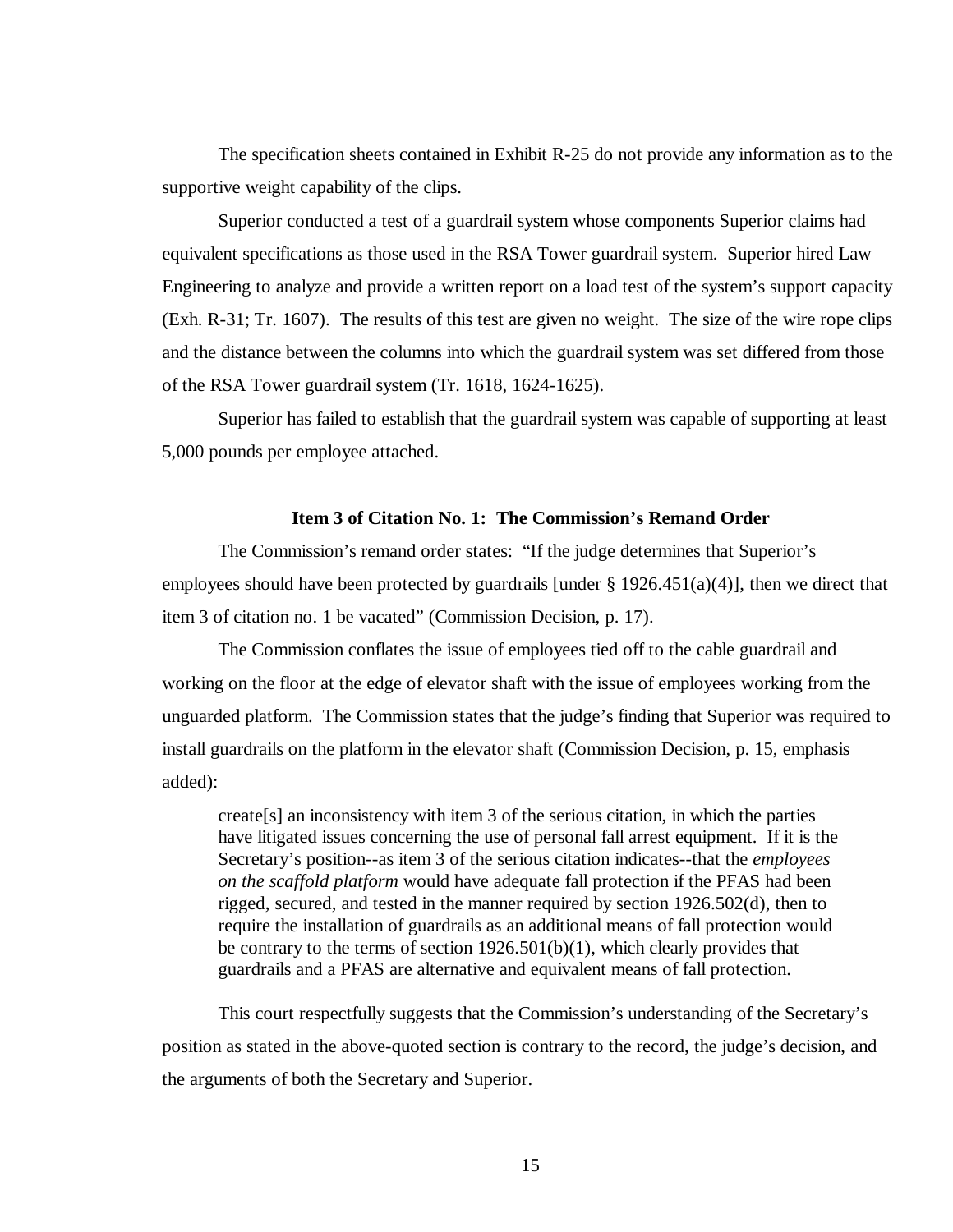Superior's employees were installing sill angles in one of two ways: welding from a ladder placed on the platform inside the elevator shaft or positioning themselves on the floor of the building outside the shaft (Tr. 721-722). The employees who worked from the floor were exposed to a fall hazard and they were instructed to tie off to the perimeter cable guardrail that is at issue in item 3 of citation no. 1. Guardrails installed on the platform from which they were not working afforded them no fall protection.

The judge's decision notes (Court's Decision, p.8):

The citation [for item 3 of citation no. 1] alleges, "Employees were allowed to attach personal fall arrest equipment to guardrails." It is undisputed that Superior's employees tied off their lanyards to the cable guardrails located at the elevator shafts when they were installing the sill angles.

Nothing in the citation or the judge's decision limits the exposed employees to the ones that were working from the platform.

The Secretary cites numerous instances in the record where witnesses testified that Superior's employees had tied off to the perimeter cable and were not working from the platform inside the elevator shaft (Secretary's brief on remand, pp. 32-36). Superior itself acknowledges that "Lendon Whitlow [the deceased employee] and Brian Stokes tied off to the horizontal cable while not on the platform in the elevator shaft" (Superior's brief, p. 24). Superior was quite specific on this point (Superior's brief, p. 17):

Lendon Whitlow would tie off to the cable when welding sills, and position himself on his stomach, on the floor outside the opening to the elevator shaft. Tr. 1063- 1064, 1441. He never worked off the platform. Tr. 722. Brian Stokes, a certified welder and journeyman ironworker, testified that he tied off to the horizontal cable while positioned with the cable between himself and the opening to the elevator shaft. Tr. 1123, 1127, 1134-1135. Brian Bullard, and apprentice (Tr. 683) who did not weld, but cleaned embed plates to which sills would be attached (Tr. 1160), worked with the cable between himself and the opening of the elevator shaft, and did not work from the platform. Tr. 1161.

Contrary to what the Commission asserts in its decision, citing Superior under § 1926.502(d)(23) (item 3 of citation no. 1) for tying off to a cable guardrail and also citing Superior under § 1926.451(a)(4) (item 1 of citation no. 2) for failing to install guardrails on a scaffold is not duplicative. Employees working from the floors at the edge of the elevator shaft were using a potentially inadequate PFAS, and item 3 of citation no. 1 is the only item that